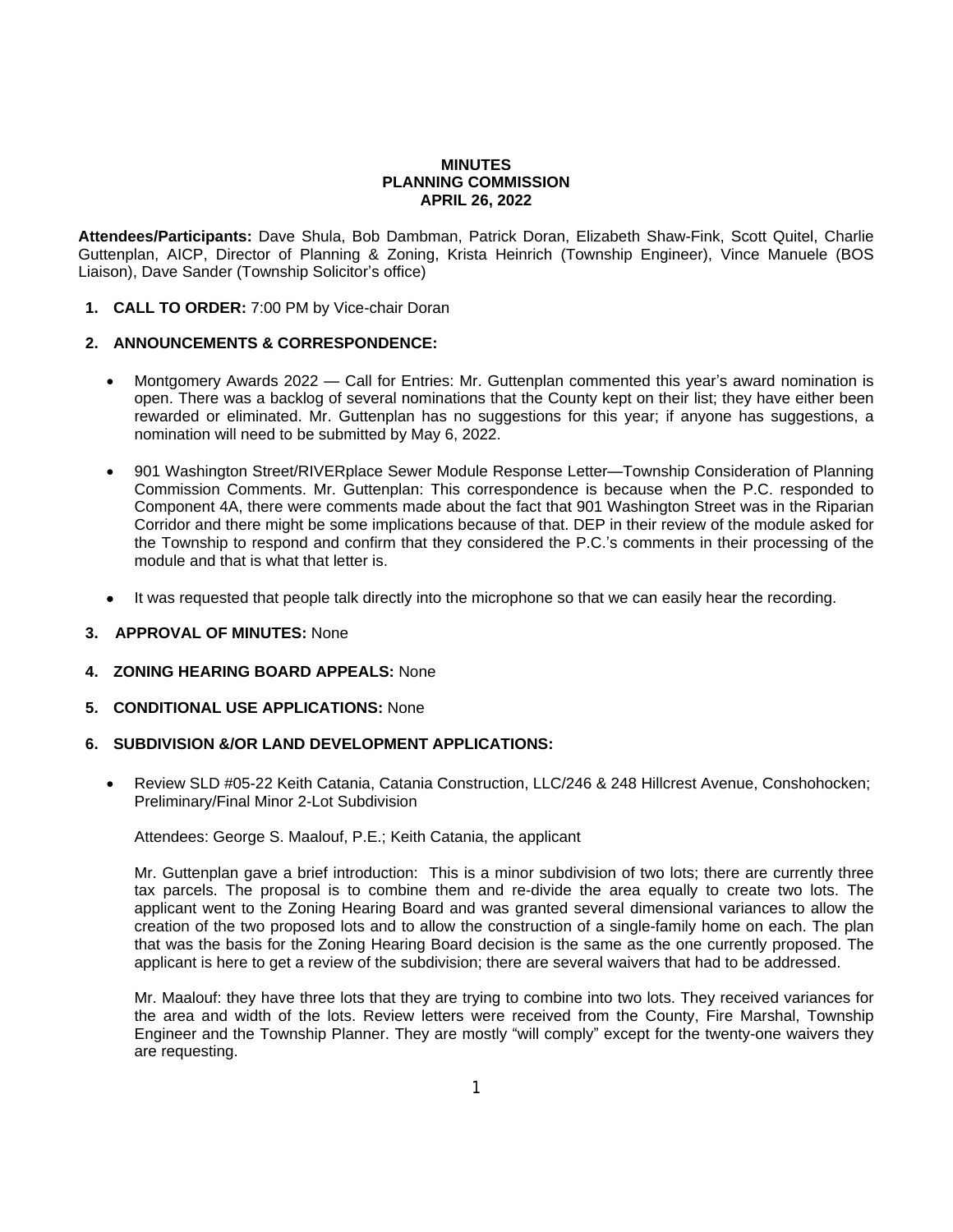The following waivers are being requested by the applicant:

- **1.** Applicant is requesting a waiver from section 105-21.B.(1)(n) showing existing features within 500 feet of site. The plans do show improvements 50' beyond the property. **The plans also have an aerial photo (sheet 5 of 5) to show improvements further from the site.**
- **2.** Applicant is requesting a waiver from section 105-23.B.(1)(0)[7] requiring new sidewalks along the property frontage. **There is no sidewalk on that side of the street.**
- **3.** Applicant is requesting a waiver from section 105-21.1.(K).(2) requiring the applicant is to pay a traffic impact fee. **They are taking two houses and adding two houses so the traffic impact will not change.**
- **4.** Applicant is requesting a waiver from section 105-30 requiring a 36' wide cartway, curbs, sidewalks & a tree zone along the property frontage. **Hillcrest Avenue will remain as it exists with the exception of new street trees along property frontage.**
- **5.** Applicant is requesting a waiver from section 105-47(a) requiring new sidewalks along the property frontage.
- **6.** Applicant is requesting a waiver from section 105-52 requiring buffer yards and it will allow the applicant to comply with the shade tree commission recommendations.
- **7.** Applicant is requesting a waiver from section 105-53(d) requiring the applicant to dedicate 10% of the total site area or a fee-in-lieu of dedication. **There is no dedication of land or a fee-in-lieu proposed by the applicant. The applicant installed a water main when the houses across the street were built so they will be bring the water in to the water main they put in so they are hoping this offsets the fee.**
- **8.** Applicant is requesting a waiver from section 105-73 requiring new sidewalks along the property frontage. **There is no existing walks along the frontage and it would not conform to the neighborhood.**
- **9.** Applicant is requesting a waiver from section 105-12(d) from the requirements of this section to allow preliminary & final plan submission to occur contemporaneously.
- **10.** Applicant is requesting a waiver from section 105-23(a)(1) to allow the drawings to be drawn at 1" = 20' where it is required to be  $1" = 50'$  or  $1" = 100'$ .
- **11.** Applicant is requesting a waiver from section 105-41 & 105-75 requiring a stormwater management plan. **There is no stormwater management proposed with the exception of rain barrels at the** downspouts. The rain barrels are the only bmp's for this site due to unsuitable soils that will not **allow an underground stone seepage bed system.**
- **12.** Applicant is requesting a waiver from section 105-46 requiring new curb along the property frontage. **There is no curb down that side of Hillcrest and it will not conform to the existing roadway.** Mr. Dambman thinks curbing will help define the property. Mr. Catania commented the neighborhood is built out; no other houses can be built. He talked to neighbors, and they do not want curbs.
- **13.** Applicant is requesting a waiver from section105-52(b)(2) requiring a buffer. **No buffer is necessary due to the small-scale nature of the project. The property is surrounded by all residential uses and the alley in the rear is not improved & just grass.** Mr. Catania: buffer side yards are 7 feet, too small for buffers.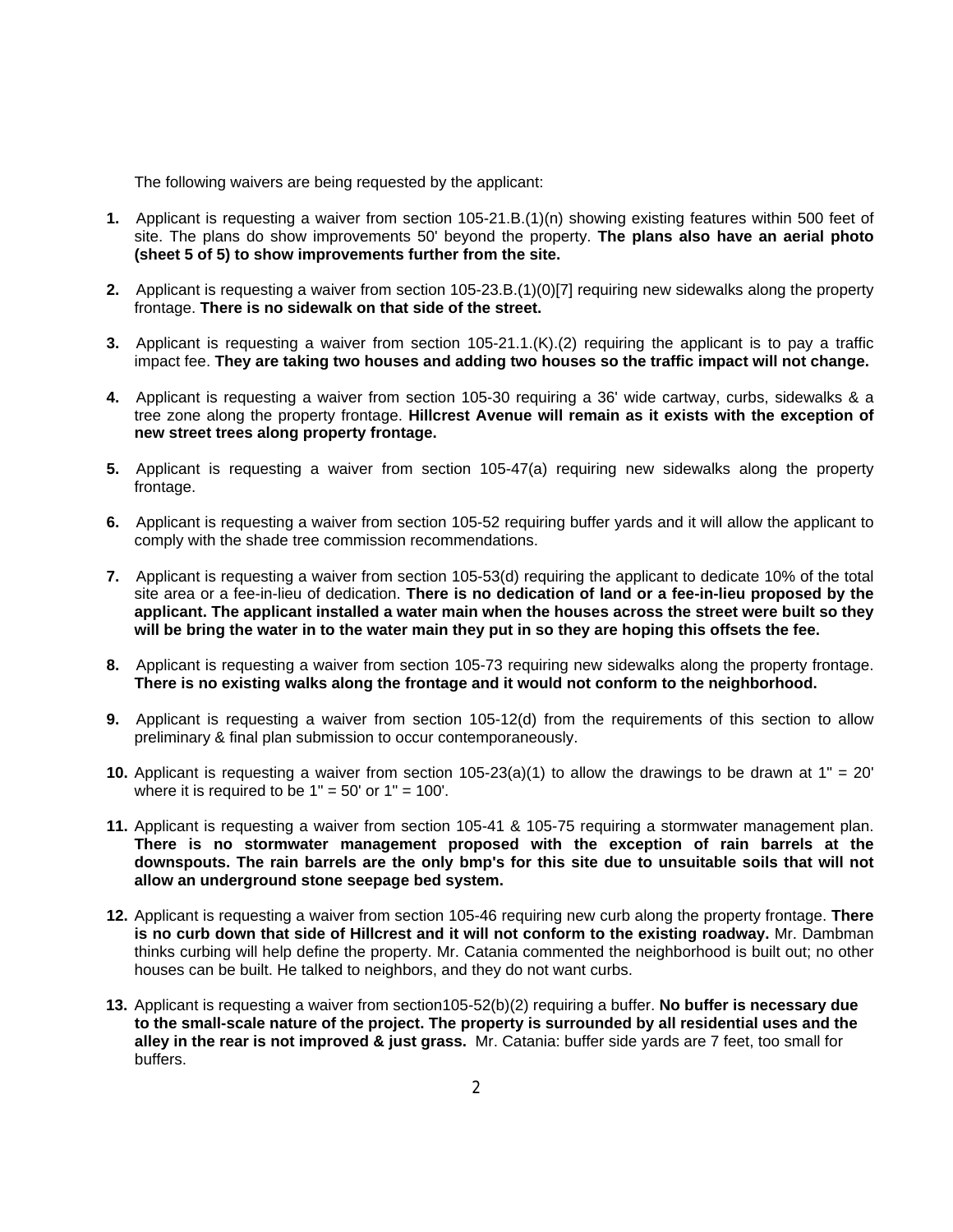- **14.** Applicant is requesting a waiver from section 105-69 requiring full width paving restoration. **The property already has existing water & sewer connections from the homes to be demolished. Only two small connections will be made for re-routing the existing water laterals to the new water main in Hillcrest. This new water main running up Hillcrest was just installed by the applicant and the paving was just resurfaced.** The Township Engineer is ok with this waiver with the condition that it is only 1 trench.
- **15.** Applicant is requesting a waiver from section 105-74 requiring new curb along the property frontage. **Again, there is no curb down that side of Hillcrest and it will not conform to the existing roadway.**
- **16.** Applicant is requesting a waiver from section 105-81 requiring all new utility connections be placed underground. **Again, the two existing houses have all the utility ties and they are all above ground and the applicant is going to utilize these existing connections.**
- **17.** Applicant is requesting a waiver from section  $I(b)(4)(k)$  requiring any proposed grading be at least 5' from property line or right-of-way. **The applicant needs to utilize the side yards and they are only 7' wide as per the granted variance. Diversion swales are proposed on the side yards and need the full width of the side yards to achieve. The proposed regrading will still remain completely on the property and not extend onto the neighboring properties.**
- **18.** Applicant is requesting a waiver from section 11(8)(8) requiring a stormwater management report. **There is no stormwater management proposed with the exception of rain barrels at the downspouts. Again,** the rain barrels are the only bmp's for this site due to unsuitable soils that will not allow an **underground stone seepage bed system.**
- **19.** Applicant is requesting a waiver from section ll (c)(1) that require limiting stormwater runoff. **Again, there is no stormwater management proposed with the exception of rain barrels at the downspouts.**
- **20.** Applicant is requesting a waiver from section  $II(c)(3)$  that require determining the stormwater peak discharge. **Again, there is no stormwater management proposed with the exception of rain barrels at the downspouts.**
- **21.** Applicant is requesting a waiver from section ll(f)(3)(d)(4)(d) that require a detailed soils evaluation to determine suitability of a seepage bed for runoff. **Again, there is no stormwater management proposed with the exception of rain barrels at the downspouts.**

Ms. Heinrich stated that numbers #11, 18, 19, 20, 21 should not be granted; calculations must be provided.

#### Planning Commission Comments

Mr. Quitel: they keep talking about clay soils, but they are going to be putting in trees, so something is going to be getting into the soil (for the topsoil, you will be fine, but when you get deeper, it will not infiltrate fast enough).

Mr. Dambman: the total impervious on existing lots is 51.23%, what is the proposed (Lot 1: 36.5%, Lot: 33.6%). Mr. Quitel: didn't they already get zoning relief for impervious (yes). Mr. Shula: are you proposing a net increase or decrease in impervious (increasing the building footprint but decreasing the total impervious coverage). Mr. Catania: thinks they are proposing less impervious. They removed a garage and the driveways that existed. Mr. Doran: asked if the overall impervious coverage when said and done will decrease 2% (Yes).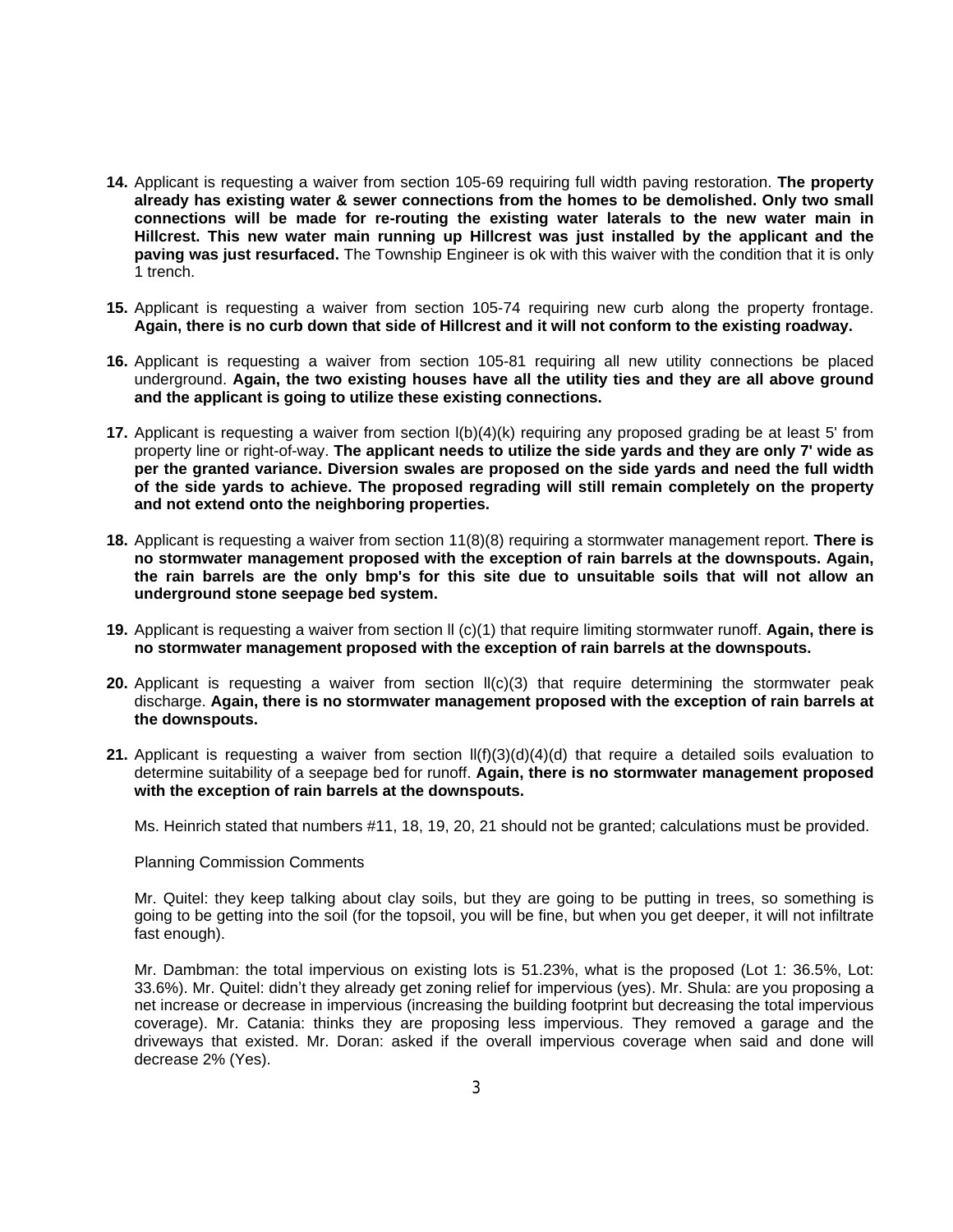Mr. Doran: commented his concern with waiver #7 is that he understands the substantial contribution the applicant made in installing a water main but is hesitant to waive this since it will take away from the weight of the code section. Mr. Quitel: commented he agrees with the logic. Even though they are getting a tiny reduction in impervious it is still a hard to drain site so he would rather see them convert to trees and plants rather than turf grass because it doesn't really absorb much. He agrees with not granting waiver #7, maybe they can plant more, he doesn't see the hardship to justify. Mr. Catania: were not converting 2 properties into 3, were converting 3 into 2. We're reducing the number of houses. Mr. Quitel: part of it is if you look at the Township before, right now to us developments whether they're small or big they all matter in just taking into account whether it's impervious vs pervious or whether it's stuff going on with climate. every tree we can get makes a difference. Every development we want to be environmentally sensitive, we're trying to push things in a more ecologically sensitive direction. Mr. Maalouf: in Skippack, in lieu of the fee, they allowed us to plant extra trees (yes, that's something the P.C. would consider). Mr. Manuele commented they should recommend that waiver (#7) be granted conditioned on planting of other trees elsewhere other than on the property.

Mr. Maalouf described the existing and proposed conditions. Mr. Doran asked is they have been to the Shade Tree Commission (no, no trees are coming down, they are keeping 2 and adding 4 trees); is there any other landscaping besides the turf grass (there will be landscaping beds in front of the property); Ms. Shaw-Fink asked if the houses are similar to what was built across the street (they will be identical to 250 & 252 Hillcrest Avenue); Mr. Dambman commented the street trees are under wires, they would need to be appropriate for growth height (they can push them back if need be to avoid the wiring); Mr. Quitel suggested planting smaller trees, for example: Eastern Redbuds.

#### Motions

Mr. Dambman made a motion to recommend not approving waivers #11, 18, 19, 20, 21; seconded by Ms. Shaw-Fink 2<sup>nd</sup>, Vote: 5-0.

Mr. Quitel made a motion to recommend not granting waiver #7 with the comment and recommendation to the Board of Supervisors that they consider an off-site planting solution of other trees elsewhere other than on the property; seconded by Mr. Shula. Vote 5-0.

Mr. Shula made a motion to recommend that the remaining waivers (#'s 1,2,3,4,5,6,8,9,10,12,13,14, 15, 16 &17) be granted, with the condition that for waiver #14 that it is limited to only 1 trench; seconded by Ms. Shaw-Fink. Vote 5-0

Mr. Shula made a motion to recommend approval of the preliminary/final plan; seconded by Mr. Dambman. Vote 5-0.

In a brief intermission, Mr. Quitel asked if the packets could be organized more efficiently so the more important documents that are likely to be discussed are up front. Mr. Doran commented he would like to see the MCPC letter, Zoning letter, Township Engineer's letter and the waiver list first in the packets.

 Review SLD #09-18 / 601 Washington Street Associates, LP/601 Washington Street, Conshohocken; Preliminary Land Development Plan; Construction of 270-Unit Multi-Family Building and related improvements

Mr. Shula asked to recuse himself from the next application; the applicant is a client of his on another project elsewhere.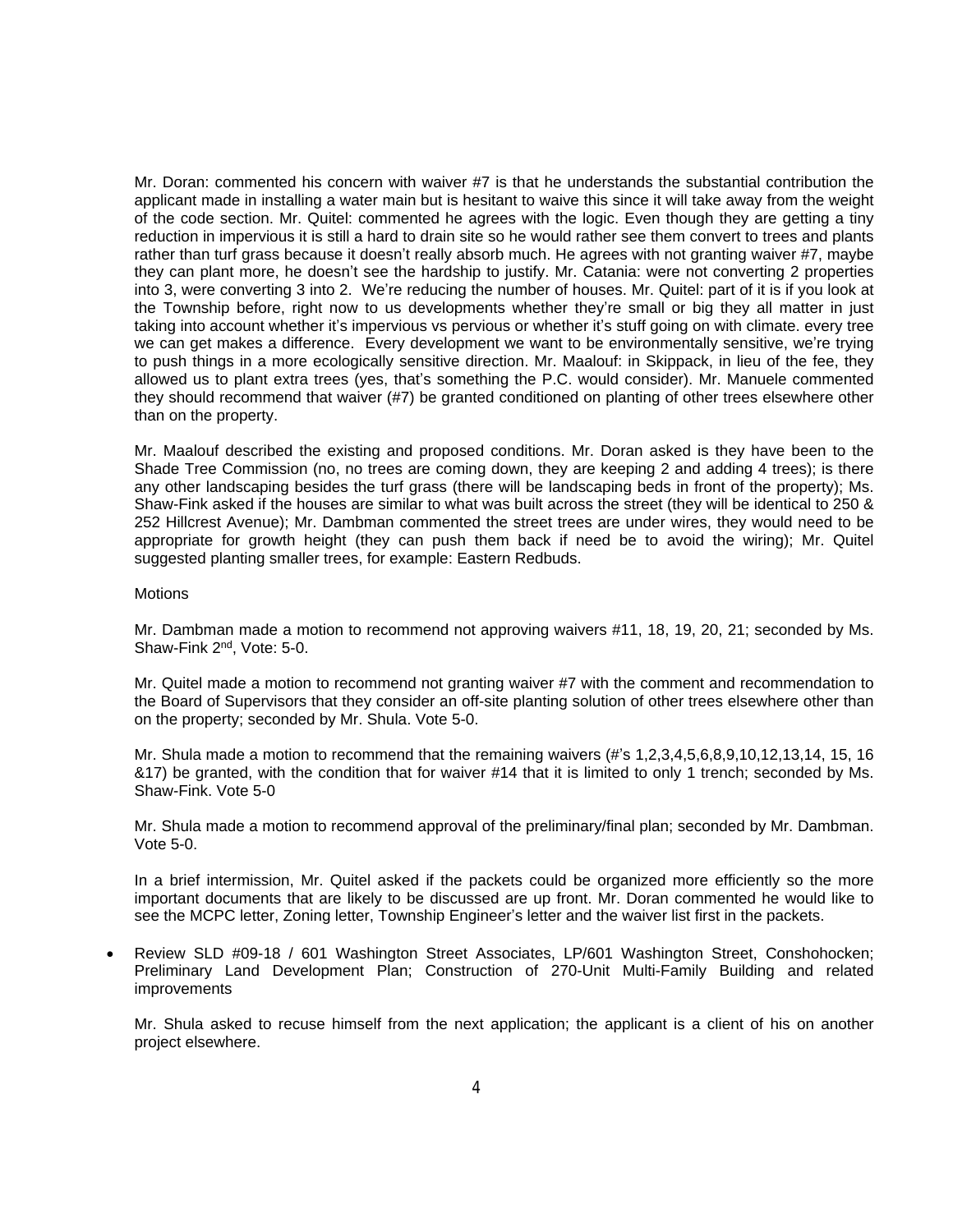Attendees: Ed Campbell, Esquire, the Applicant's Attorney; Rick Roseberry, P.E., Project Engineer at Colliers Engineering & Design; Kevin Kyle, Senior Project Manager at MLB Ventures; Mike Buckley, AIA, Architect at JKRP Architects; Jerry Roller, AIA, LEED AP, Lead Architect at JKRP Architects; Chris Garrity, RLA, LEED AP, Landscape Architect at Glackin Thomas Panzak; Sandy Koza, P.E., PTOE, Traffic Engineer at McMahon Associates, Inc.

Mr. Guttenplan gave a brief introduction: The Planning Commission previously saw a different version of this project as a sketch plan at their March 12, 2019 meeting and then as a Zoning Hearing Board application (ZHB #2019-21) at their June 25, 2019 meeting. The Zoning Hearing Board denied all of the relief; the 2019 ZHB decision was appealed; Common Pleas Court reversed the denial of two items of relief which has the effect of allowing development to proceed within the floodplain. The remaining items of relief were further appealed; the case is currently in Commonwealth Court awaiting a possible mediation resolution. As an alternative, the applicant has submitted the current plan which the applicant believes needs no additional zoning relief. They are still proposing 270 multi-family units with parking underneath and some outside and a different arrangement of the building and parking to eliminate the need for the other variances that were not granted before. If the plan is approved, it would resolve the appeal.

Mr. Campbell explained the difference between the current plan and the prior plan. The proposed plan shows the structures of the buildings relatively close to Washington Street with the parking behind the building; before the buildings were set further back with parking between Washington Street and the buildings which required variances. The plan has been re-engineered and redesigned so that there is no longer a request from the steep slope ordinance. The only things that haven't been fixed are the things they can't fix; the property is in the floodplain. This plan shows significant parking at 1.75 spaces per dwelling unit; it was pointed out that 1.5 spaces per dwelling unit is required; the plans will be revised to eliminate parking and eliminate impervious coverage. A rendered plan was shown indicating how they are proposing the landscape and amenities; there is a red shale macadam trail that runs along the river, significant landscaping, there is a single primary entrance off Washington Street and two secondary access points, there is significant parking on the ground floor of the buildings, there is a walkway that traverses from Washington Street down to the river. The elevation from parking to livable space is 13.6 feet. A significant portion of the parking to the southeast of the buildings is being removed with the parking reduction; they are still in the process of showing how that will be landscaped and how the plan will be redesigned to accommodate that. There is also a change to the center courtyard based on comments in a review letter pointing out a requirement for having parking not within 10 feet of the building so adjustments had to be made to the courtyard to meet that requirement. They are proposing to have a clubhouse and the clubhouse space will exceed 2% of the square footage of the building, and therefore it qualifies under the criteria for a nonresidential component.

Planning Commission Comments:

Mr. Quitel asked to see an aerial of what the site looks like now; he can not tell where the property boundary lines are.

Mr. Dambman asked what the proposed height of the buildings are (just under 65 feet which is what the code permits).

Mr. Doran commented now that there has been a reduction in parking on the river side is there an opportunity now, with fewer parking spaces and more physical area available, for landscaping to meet that requirement (they believe they will be able to reduce the scope of that waiver by planting additional trees in that area).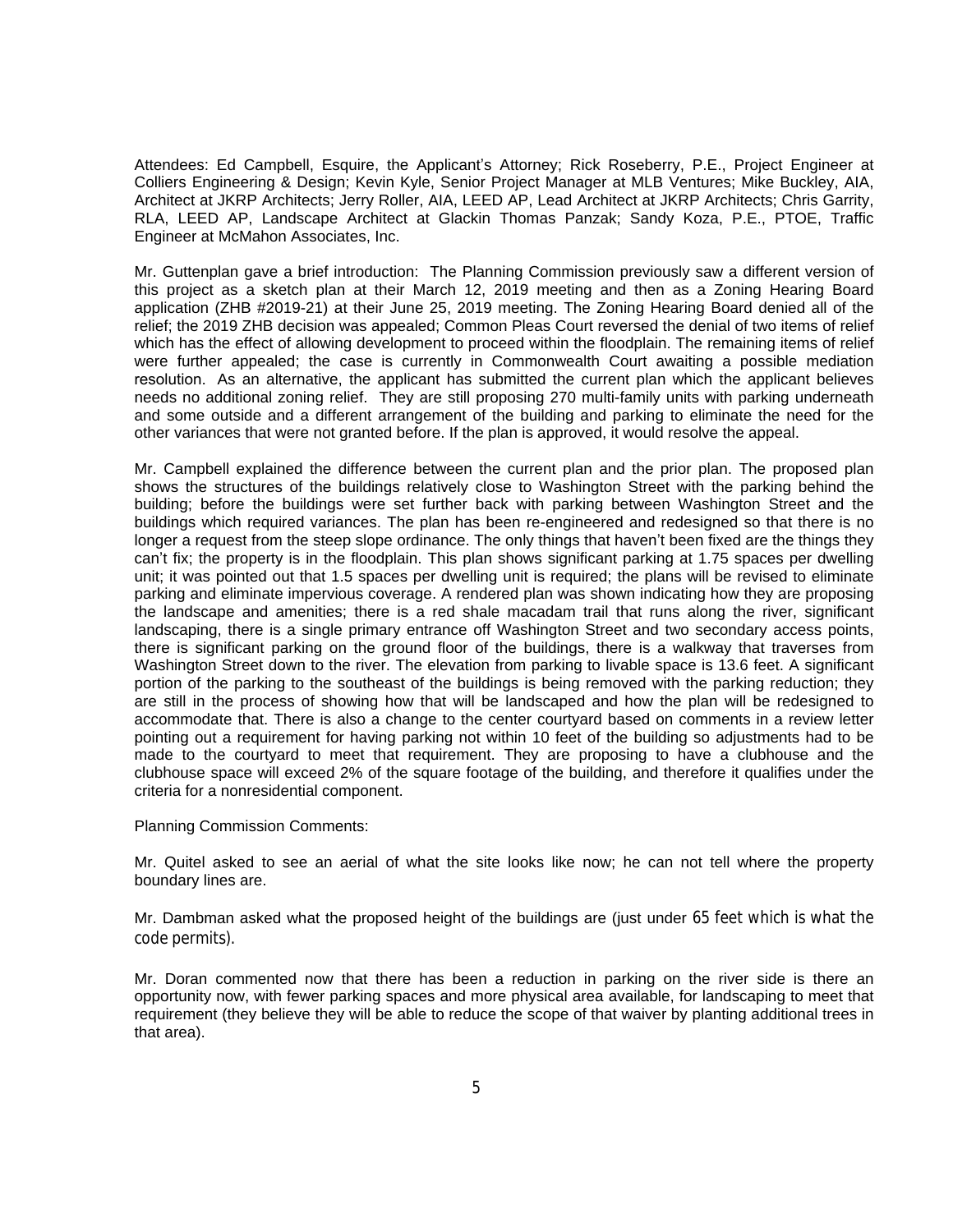Mr. Quitel asked for them to discuss what landscaping is existing, what are they taking down and what will replace what they are taking down (Mr. Garrity: There are approx. 200+/- trees now. About  $\frac{1}{2}$  are invasive/nonnative type trees. They are removing about 50 trees. Due to revisions in the layout and less parking, there will be far fewer trees removed. Mr. Quitel: if you don't have to take a mature healthy tree down (even if it's nonnative) is not desirable. Mr. Campbell commented the site is subject to an Act 2 remediation process. There may be additional trees that DEP's remediation program will be required to be removed to comply with remediation plan which will include capping. The purpose of the cap is to prevent human contact with contaminated soils. Mr. Quitel: What was former use: (the groundwater is contaminated and there is soil contamination). The capping in place, he is not generally comfortable, just because you cap doesn't make them go away. Ms. Heinrich: there is a list of different contaminants and what amounts humans can be in contact with without harm. It is dependent on the contaminant and proposed use. Mr. Campbell: will come back next time with more information related to contaminants, capping & remediation. Mr. Quitel: knowing specifically what the site history was, would be helpful to the Planning Commission and the public.

To follow up, Mr. Manuele commented that Ms. Heinrich indicated that the Act 2 remediation requirements were dictated by use, is it possible that by removing parking and converting that space to open space that is now going to be accessible to the residents, is it possible that somehow changes the Act 2 remediation requirements in any way (no, the cap can be designed for the different uses).

Mr. Doran: the evacuation plan? A lot has changed since 2019. Particularly for this site, Ida. Building on the river has become more terrifying by the storm. They have seen firsthand evacuations and strained emergency response teams who must go to extraordinary lengths to save lives because of the increasing flood events. He is glad to see there is a sophisticated evacuation plan. (Mr. Campbell commented they submitted it to the Township, they expect to get input from EMS, and adjust as necessary. He believes that what they submitted, other applicants along the River have used nearly verbatim of their plan). Mr. Doran asked if they have any information on how high flood waters came on this property; in terms of height (average ground surface elevation is 51; base flood elevation is 59. The finished floor 62.5 feet). It seems like we don't have all the information, like this is part 1 of 2? We are talking about evacuation plans that haven't been reviewed (Mr. Guttenplan: there is an evacuation plan that has been reviewed by the Fire Marshal with recommendations and changes).

Mr. Quitel: If we forget about zoning for a second, and there wasn't a height limit, would you consider going higher with a smaller footprint, would you see a market for that (there are zoning requirements, # of parking spaces, cost of construction. You'd probably need far more units than you could park to make it feasible. One it wouldn't comply with zoning, and two it would be significantly more units to make that work).

Mr. Dambman suggested they could do two-tiered parking underneath. It looks like there is more coverage in parking than there is building, and they can keep their buffers at 50 feet.

Mr. Quitel: In one year we had Isaias and Ida, the river has already told us it's going to flood. All we are talking about now is how good the evacuation plan is. When we see a river that does what it does it is speaking loudly to us, and it does call for creativity. How can we be creative, so the applicant gets the number of units to work for the market, but the Township also gets what it wants; like going higher (they looked at other designs. He couldn't advise his client that the relief they got would carry over since it would be too much of a change).

Mr. Doran: asked if they can talk about traffic? Ms. Koza gave a broad overview of what they looked at in the study. They looked at 9 intersections in the area. They looked at the study in two ways, without the connection to Lee Street which could potentially happen if 901 Washington Street is approved and developed, and the other was without that condition. They also looked at trip count generations for this site;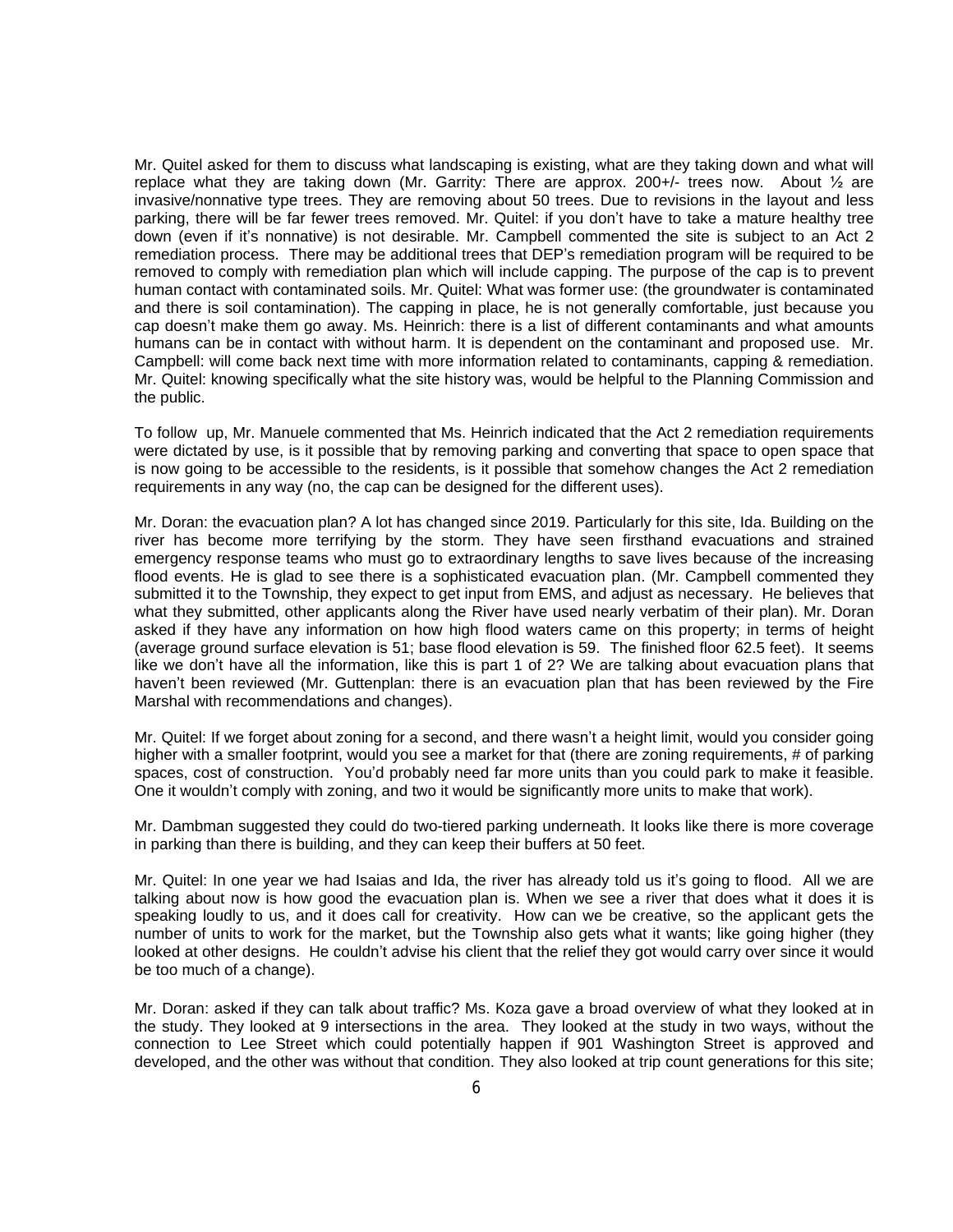they tried to be conservative on the estimates of the trip generation. They used the Institute of Transportation Engineers Manuel. They used the land use code that is based on multifamily housing, and the proximity to rail transit. They are looking at between 107 (morning)-106(afternoon) in peak hours. All Whitemarsh intersections are meeting level of service results C or better. They will also be paying their Act 209 fee for the site which will cover any off-site improvements that would potentially need to be made. Without Lee Street, the trip distribution changes to about 25% more traffic heading towards Cherry/Elm Streets.

Mr. Kyle spoke about the evacuation plan. He has had multiple experiences with multiple properties along the river. With this evacuation plan, they will have contact numbers for all staff members, floor captains, and contact information of all residents for the advanced notice. If the evacuation calls for the need for residents to remove their car, and if they don't, they will tow their car to a safe site for them. There is also information in the evacuation plans not just for flooding, but a fire or other natural disaster. Mr. Doran asked is the expectation that other than vehicles that people would shelter in place during an event (Yes). Mr. Doran asked where the cars go in advance of the evacuations and will shuttles be provided to bring the residents back to their homes to shelter in place (that is one section of the emergency plan that has to be worked out as they go through the approval process, and they hire staff where they can populate the plan with this information). Mr. Dambman asked what's the number of residential units in other facilities in Conshohocken: Riverwalk has 310 dwelling units, Londonberry: 258 dwelling units.

Mr. Doran had a follow up question on the traffic study. It was said cameras were installed and observed in February 2022, so the activity was recently conducted, but when this project was presented in 2019, was there a study done previously (Yes, a study was done then as well, but because of the lapse time, the code required the study to be done again). Mr. Doran commented he suspects the post pandemic numbers will be different than the February 2022 numbers; he would like to see a comparison with the old numbers and what the results will be.

The following waivers are being requested by the applicant:

A. WAIVER OF SUBDIVISION AND LAND DEVELOPMENT ORDINANCE §105-30.A – STREET STANDARDS. The following chart indicates the required dimensional standards for the various classifications of streets as defined in §105-5. Local streets, basic dimension cartway: 36 feet, Tree Zone: Yes.

**This waiver is requested to allow a cartway width of less than 36 feet. The northern proposed curb line cannot be moved further due to existing transmission power lines. We also request a waiver from providing a tree zone along Washington Street. Our intent is to match existing installed improvements along Washington Street.**

- B. WAIVER OF SUBDIVISION AND LAND DEVELOPMENT ORDINANCE §105-39A TREE PRESERVATION, PROTECTION AND REPLACEMENT. All parking areas shall have at least one, three-inch-caliper tree for every two parking spaces provided. **This waiver is requested as the majority of parking spaces are proposed to be located underneath the proposed building, so there isn't sufficient area to place proposed trees at this density. The applicant's proposal does provide significant landscaping for the building.**
- C. WAIVER OF SUBDIVISION AND LAND DEVELOPMENT ORDINANCE §105-47.K.1 –SIDEWALKS AND PEDESTRIAN PATHS. A right-of-way of at least 25 feet in width shall be offered for dedication to the Township. If the area is not accepted for dedication, an easement for public use must be provided along with maintenance agreements acceptable to the Township. This waiver is requested to allow the required 25' wide right-of-way to be 5' wide due to site **constraints.**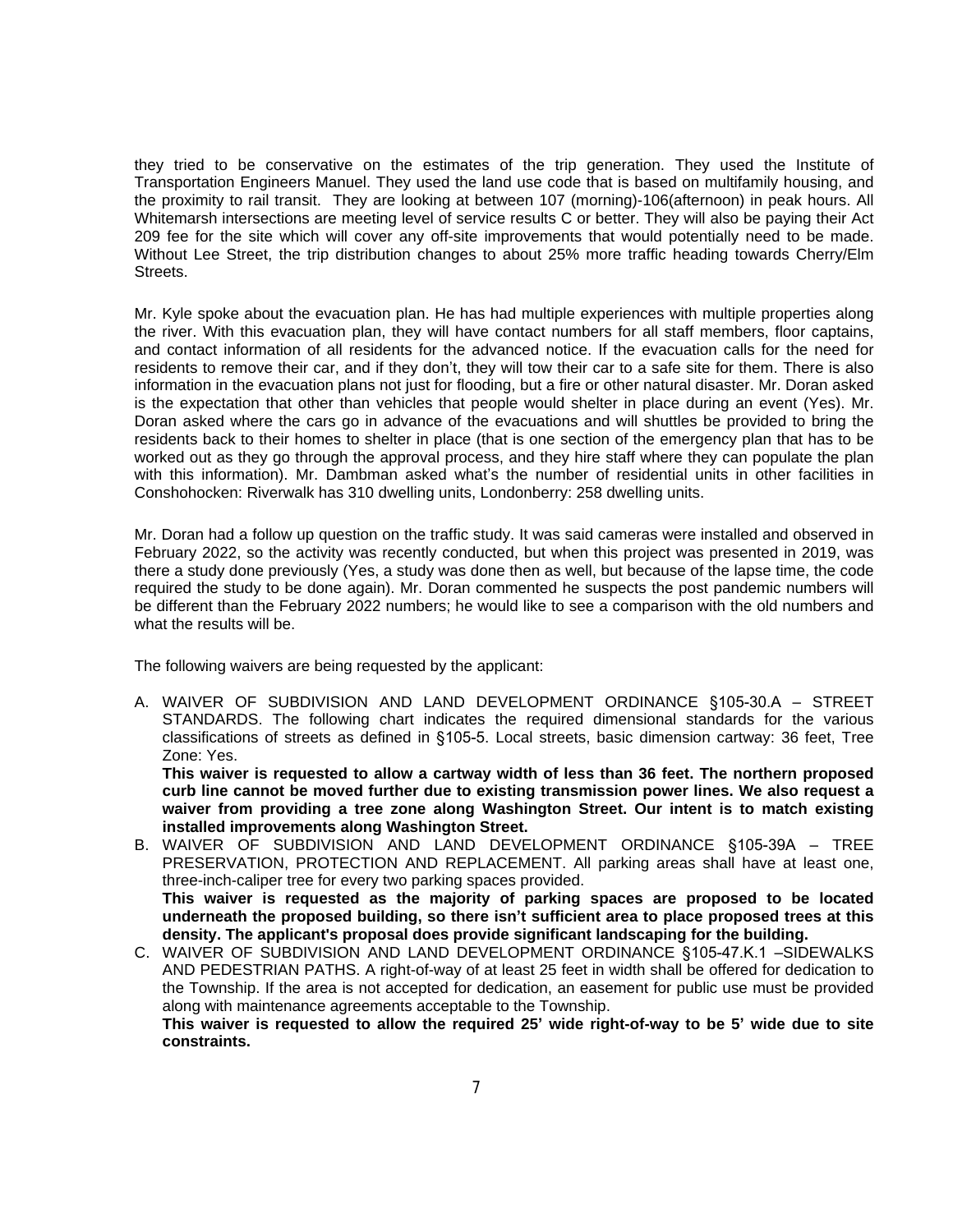D. WAIVER OF SUBDIVISION AND LAND DEVELOPMENT ORDINANCE §105-47.K.2 –SIDEWALKS AND PEDESTRIAN PATHS. There must be at least one access to the river. Access points must be located no more than 500 feet apart.

**This waiver is requested to allow access points to be more than 500 feet apart.**

E. WAIVER OF SUBDIVISION AND LAND DEVELOPMENT ORDINANCE §105-47.K.3 –SIDEWALKS AND PEDESTRIAN PATHS. A red shale macadam pathway a minimum of 10 feet in width shall be provided and separated from vehicular traffic.

This waiver is requested to allow access from Washington Street to the river trail to be 5 feet in **width and be concrete.**

F. WAIVER OF SUBDIVISION AND LAND DEVELOPMENT ORDINANCE §105-48.E – STREET TREES. Unless otherwise approved by the Board of Supervisors, street trees shall be planted within a tree planting zone of lawn area or other material approved by the Shade Tree Commission, situated between the sidewalk and curb and measuring a minimum of five feet in width from the planting edge of the curb to the planting edge of the sidewalk.

**This waiver is requested to not provide a tree planting zone between the curb and sidewalk along Washington Street. Our intent is to match the existing frontages along Washington Street.**

- G. WAIVER OF SUBDIVISION AND LAND DEVELOPMENT ORDINANCE §105-50.C.1 ACCESS AND CIRCULATION. Access to the dwellings and circulation between buildings and other important project facilities for vehicular and pedestrian traffic shall be comfortable and convenient for the occupants. **This waiver is requested from providing access circulation to the dwellings and between the building. Due to maximum impervious requirements, the amount of access paths provided was to the minimum extent. We will provide as many access paths throughout the site while maintaining the maximum impervious cover requirement.**
- H. WAIVER OF SUBDIVISION AND LAND DEVELOPMENT ORDINANCE §105-52 BUFFER YARDS Buffer yards are required between subdivisions and land developments and along existing streets to soften visual impact, to screen glare, and to create a visual barrier between conflicting land uses. The extent of buffering required shall be determined by the type of use proposed and the adjacent uses or streets surrounding the proposed development. The impact of the proposed use on adjoining properties is the basis for establishing buffer yard standards. The applicant is encouraged to engage a landscape architect in order to promote the proper use and arrangement of plant materials.

**This waiver is requested to allow perimeter buffer yards to be less than 50' in width. Buffer landscaping is provided at the intensity that meets the intent of the buffer yard requirements and address the unique characteristics of the site and intent of the riverfront development district.**

I. WAIVER OF SUBDIVISION AND LAND DEVELOPMENT ORDINANCE §55-4.B.(6)(f)[1][2]&[3] –TREE PRESERVATION, PROTECTION AND REPLACEMENT. Replacement tree requirement. Subject to the prior approval of the Shade Tree Commission: A maximum of 30 % of the replacement trees may be replaced with ornamental/flowering trees or evergreen trees at a ratio of two flowering or two evergreen trees per required three-inch-caliper shade tree. A maximum of 20% of the replacement trees may be replaced as shrubs with a minimum size of 24 inches in height at a ratio of six shrubs per required three-inch-caliper shade tree. A maximum of 10% of the replacement trees may be replaced as groundcover at a ratio of 40 plants to one three-inch-caliper shade tree. The minimum size of the groundcover will be a one-gallon container.

**This waiver is requested to permit the applicant to meet the requirements of this section in accordance with the notations on the landscape plan as well as comments provided by the Shade Tree Commission.**

J. WAIVER OF RESOLUTION 2004-8 I.B.4.K. Edges of slopes shall be a minimum of five feet from the property lines.

**This waiver is requested to permit grading within five feet of the property lines. The proposed river trail will connect to the adjacent properties. The site will be designed to promote no stormwater impacts to adjacent properties.**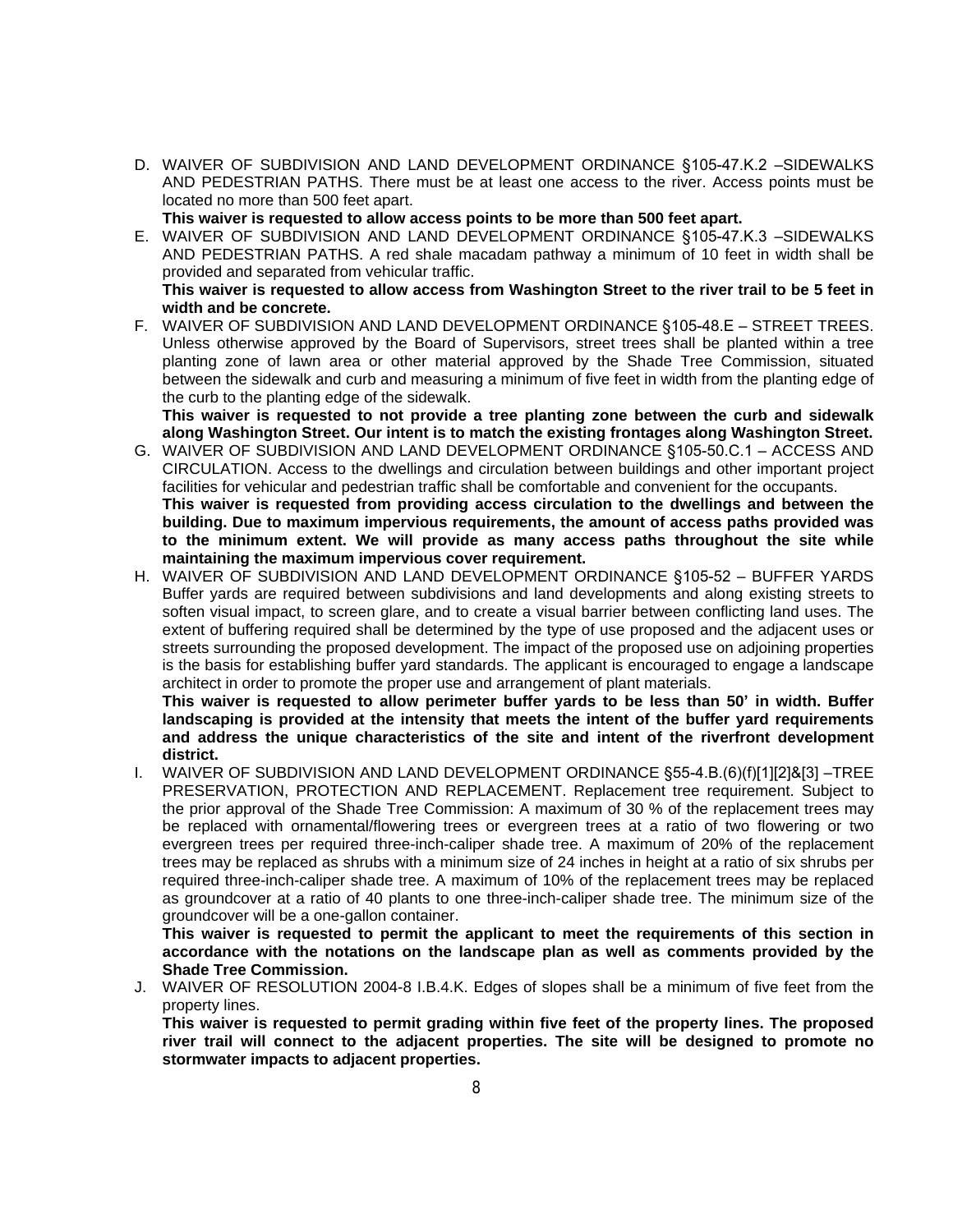#### Public Comment:

Sydelle Zove: Harts Ridge Road. She is deeply disturbed about references to what was approved elsewhere. She knows every property is unique and doesn't think what happens elsewhere should serve as a precedent. She is hoping they are looking at this as a project on its own merits and considering the waivers they are requesting without regard to what happened elsewhere. One of the waivers was confusing; Waiver F. She urges that waiver request is reworded for clarity. She is a bit confused about where the parking was eliminated. She was hoping the spaces eliminated were those adjacent to the boat club. She is very committed to Township's code to have the 10' wide red shale macadam trail; and Waiver E should not be granted, and the parking should be reconfigured to allow the widening of that path that leads from Washington Street to the River Walk. She wonders whether the two recently approved projects were considered when the traffic analysis was done. Regarding the remediation approach, how many square feet will be capped. Is it possible to plant in that area? what is the material of the cap? In Ms. Heinrich's letter, there was concern about wetlands and fill, what will be Army Core of Engineer's role, will there be a Jurisdictional Determination. She would like to see a reduction in the number of parking spaces and an increase in the number of trees; she would like to see trees planted on site. The trees planted in the floodway should be required to have a longer warranty period. The Fire Marshal raised a question about remote parking spaces, where are they relocating to? Maybe we can't go higher, but maybe we could request the number of units be reduced and thereby reduce the amount of parking.

In response to the public's comments and concerns: Mr. Roseberry: DEP came out and said these are not wetlands, he suspects the surveyors came out and flagged at the outfall of the existing 48-inch drainage pipe and picked them up and assumed them as wetlands. They were not wetlands; they just delineated the waters edge through there; they are getting that clarified.

Mr. Doran: he knows there is a continuation here, but he knows there are some waivers that can be acted on. Mr. Quitel prefers to wait and thinks that everyone benefits if they take a fresh look at the site. He would rather make an independent judgement, rather than just trust DEP. It's a real tragedy that this Board and the BOS approved that plan as it is (901 Washington Street). There is a push in our township to be more mindful of environmental concerns. Mr. Dambman agrees with Mr. Quitel and commented that 901 Washington Street is 1/5 the units of what this site is going to be.

Mr. Doran commented the Planning Commission would like them to come back and thinks Waiver A might be something they can move quickly on; Waiver B needs a lot more thought; Waiver C - parking reduction along the boat club should be reconsidered; Waiver D is not controversial; Waiver E will be part of the discussion regarding parking on that side; Waiver F should be rephrased for their consideration; Waiver G – withdrawing; Waiver H, the buffer yards might work itself out; Waiver I is trees as well. It has more to do with tree equivalents; and Waiver J is probably not controversial. Mr. Doran stated the applicant heard their comments and they will come back with a comparison traffic study to the 2019 data; and their pleas to reduce hardscape. Mr. Quitel commented, regardless of what DEP says, please give them detailed site history.

Mr. Campbell clarified what the Planning Commission would like to hear at the next meeting: the Emergency Evac Plan; environmentally they want to know more about site history and what is the actual Act 2 remediation plan; preservation and replacement of trees as it relates to environmental issues; additional testimony about traffic impact comparing the 2019 study to 2022; and to the extent they are taking input from the professionals and modifying the plan.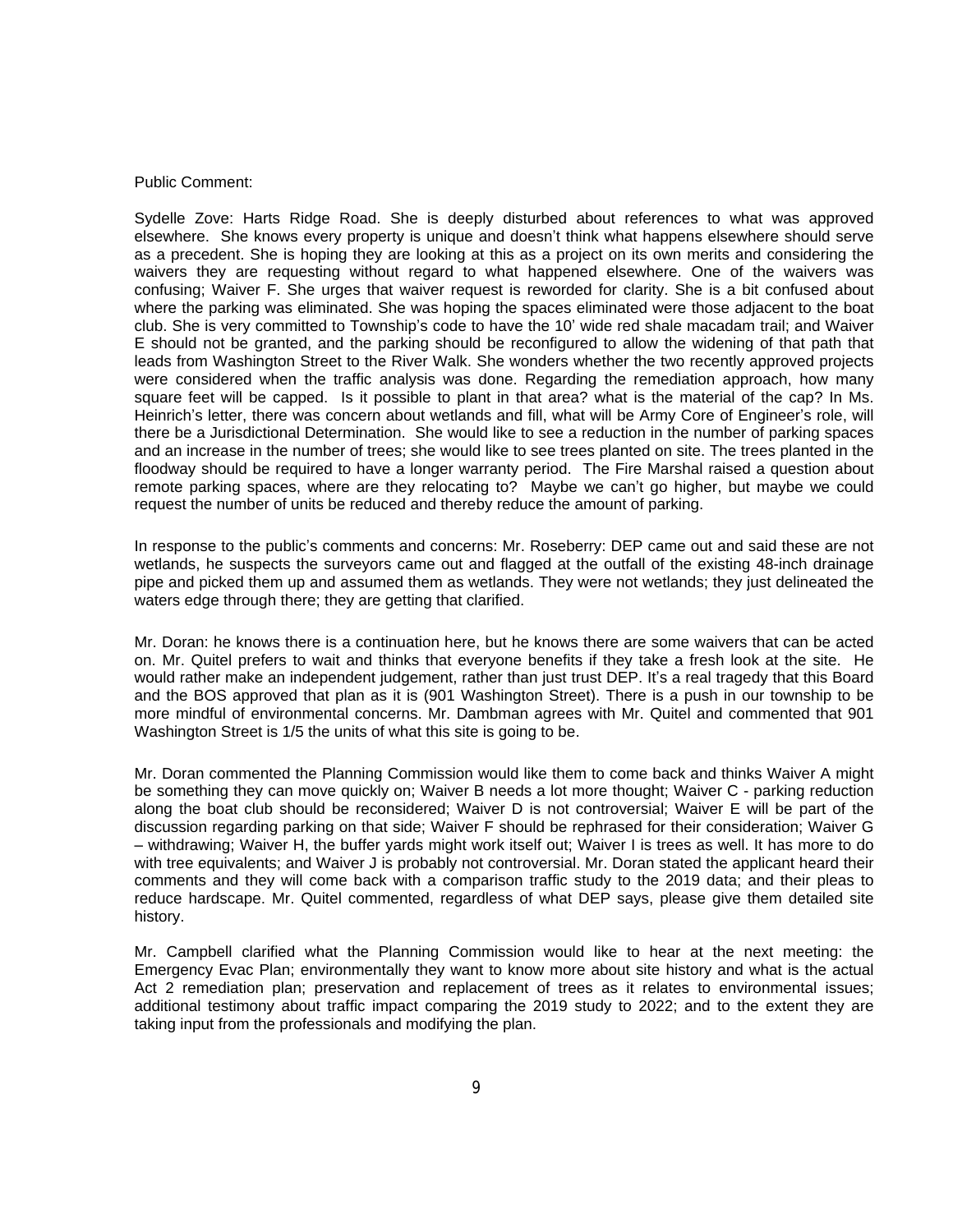Mr. Guttenplan asked when they come back with revised plans, does the Planning Commission want staff reviews before the meeting (Yes, they would want opportunity for staff reviews).

#### **7. OLD BUSINESS:**

Mr. Dambman – gave an update on the Ridge Pike widening project. The project is underway. There was a public presentation last night, every seat was filled. It is going to be over 2 years of construction and there will be some detours. Ms. Heinrich commented they are having weekly meetings now.

# **8. NEW BUSINESS:**

Mr. Doran: he will be communicating with Mr. Guttenplan about some sort of summary about how to find documents easier in the packets, maybe a table of contents.

Mr. Doran asked if he could have a copy of the court of common pleas decision on the earlier presentation of 601 Washington Street. Mr. Guttenplan will provide that.

## **9. PLANNING COMMISSION MEMBERS COMMENTS:** None

## **10. PUBLIC COMMENT FOR NON-AGENDA ITEMS:**

Ms. Zove: just wanted to add she stayed the extra time (at the Ridge Pike meeting) because she wanted to speak with 1 person who could answer her questions, but he was surrounded by people who were not wearing masks. She would characterize that meeting as a zoo. She would have preferred a presentation describing what was happening, where it was happening and when it was happening rather than a free for all. There wasn't much of an opportunity to ask a question clearly and coherently nor was it possible to hear the answer. The photographs displayed just showed the staging of the project and nothing else. The next time around it has to be done differently.

# **11. ADJOURNMENT**

 On a motion made by Mr. Dambman; seconded by Ms. Shaw-Fink, the meeting was adjourned at 10:12 PM.

Respectfully submitted,

\_\_\_\_\_\_\_\_\_\_\_\_\_\_\_\_\_\_\_\_\_\_\_\_\_\_\_\_\_\_\_\_\_\_\_\_\_\_\_\_\_\_\_\_\_\_\_\_\_ Charles L. Guttenplan, AICP, Director of Planning & Zoning

The Planning Commission is appointed as an advisory group to the Board of Supervisors and the Zoning Hearing Board with respect to comprehensive land use planning, existing land use, and various land use and zoning applications in Whitemarsh Township. No formal decisions are rendered by the Planning Commission. Formal decisions are rendered by the Board of Supervisors or Zoning Hearing Board, as prescribed by law, based on the type of application.